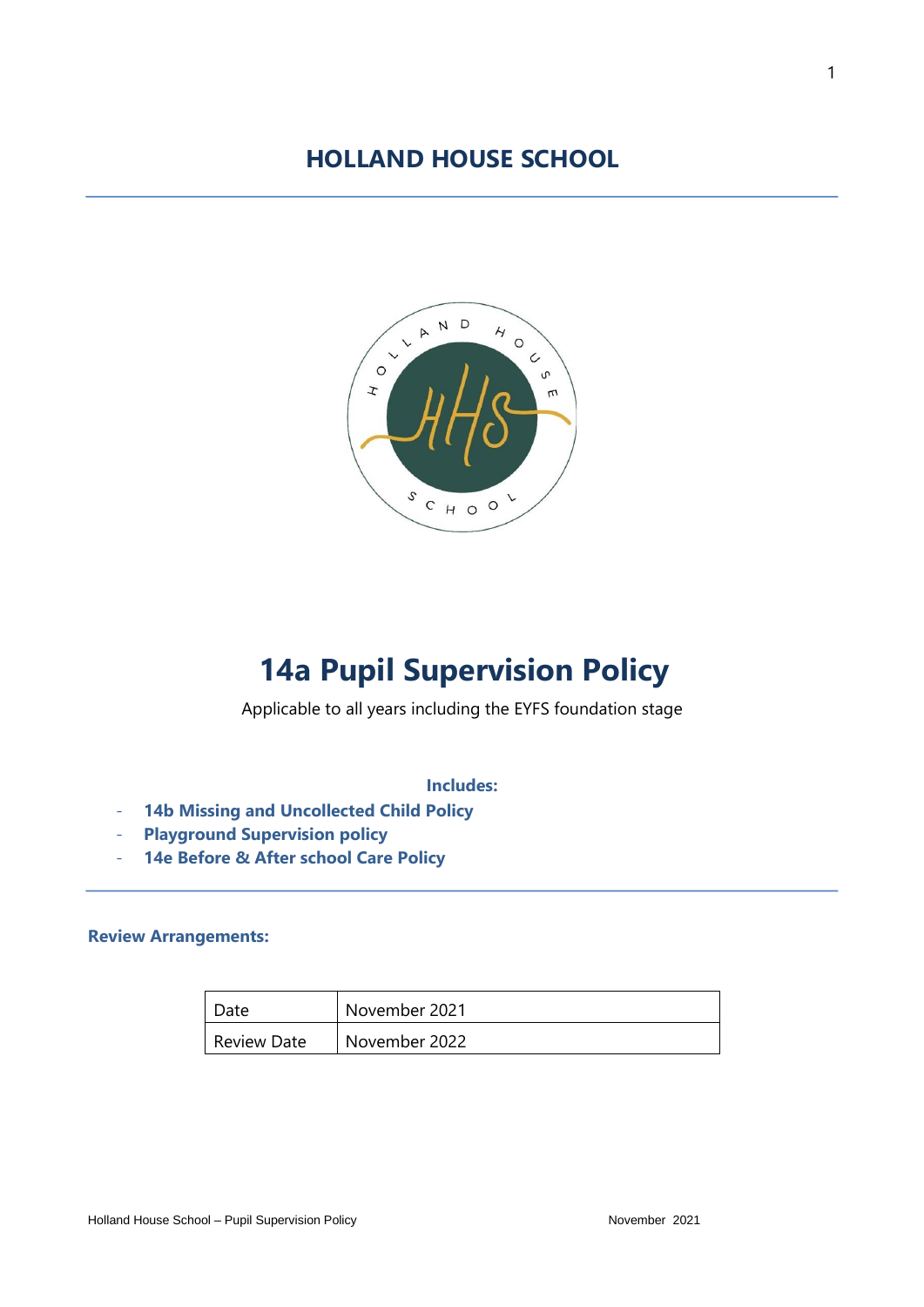#### **RELATED POLICIES**

- Educational Visits
- Safeguarding Policy
- Behaviour, discipline and Sanctions policy
- HHS Staff Handbook
- HHS Staff Code of Conduct

#### **REGULATORY REQUIREMENTS**

Paragraph 14 - Supervision

The standard in this paragraph is met if the proprietor ensures that pupils are properly supervised through appropriate deployment of school staff.

#### **Statement on the supervision of pupils**

The policy states the parameters for the effective supervision of pupils of all ages.

The School recognises that although it is physically impossible and educationally undesirable for teachers and other school staff to watch all the children all of the time, it needs to strike a balance between the meticulous supervision of children every moment they are under care of the School and encouraging the sturdy independence of children as they grow up.

All children are supervised in the playground and lunch hall (see below). Pupils are not accompanied to the toilets during the day and are expected to be well-behaved when walking through the corridors and in the toilets. They are expected to report any misbehaviour seen during this time. Staff gently query why children might be walking around corridors during lesson time, knowing that children shouldn't feel bad about going to the toilet, going to music lessons, going down to first aid etc. The Girls' Toilet is located outside the Y2 classroom, the Reception toilets outside the Reception Classroom and the Y5-Y6 girls' toilets just outside the main lobby.

Teaching staff are expected to be in classrooms with children for the duration of the lesson and not leave pupils unattended during this time. However, the school understands that it can happen that staff need to sometimes to step out of the room for various reasons. If this occurs, they must tell the teacher of the neighbouring classroom that they are leaving the class for a few minutes and leave doors open.

#### **Entering the premises**

The gate closes at 08.30 and access after this time is by the front door only. The end of the academic day is 15:30 where once again children are dismissed from the playground to their parents.

#### **Leaving the Premises** (other than for an official School Activity)

No pupil may leave the premises at any time during the school day, except with appropriate permission and when escorted by parents/guardians. Children are signed in and out by a parent or guardian if they leave or arrive at times other than the normal arrival and departure times.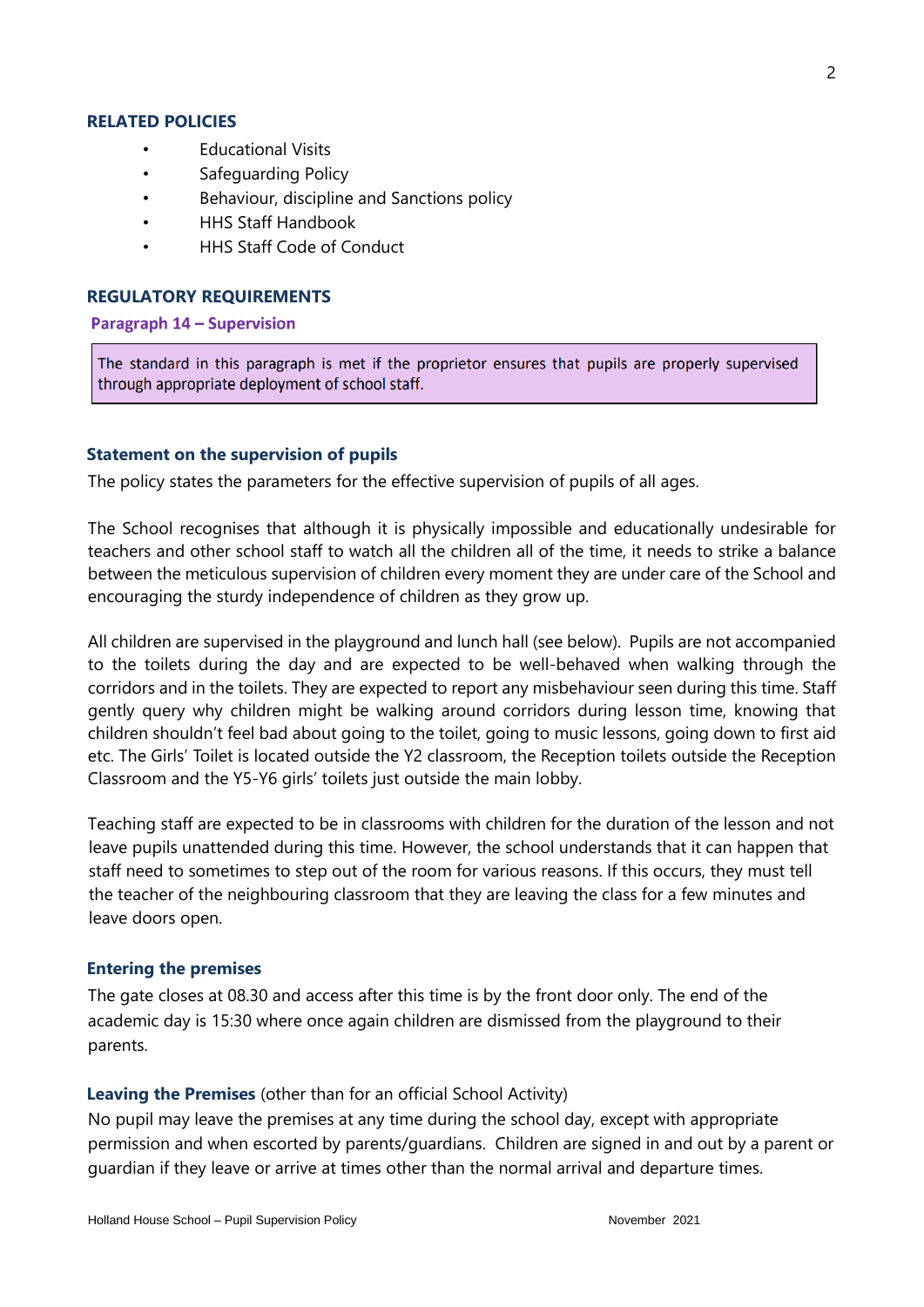#### **REGISTRATION**

**ALL PUPILS:** We take a register of pupils at the start of the morning and afternoon sessions. Parents are responsible for notifying the school if their child is absent for any reason. The school will always contact the parent if a child fails to arrive at school without an explanation.

We will only release a child at the end of his or her session into the care of a parent or other individual, whose name has been notified to us in writing or telephone in advance.

#### **MEDICAL SUPPORT**

There is a qualified first aider on duty in the Medical Area from 08.30am to 3.30pm every day who is available to administer first aid, to deal with any accidents or emergencies, or to help if someone is taken ill. A number of members of the teaching staff and non-teaching staff, who are trained and qualified as First Aiders are able to give emergency first aid and can cover before and after school first aid duties.

**EYFS:** There are always adequate qualified paediatric first-aiders in the Pre-Prep.

#### **SUPERVISION DURING EDUCATIONAL VISITS**

The arrangements for the supervision of pupils during educational visits and trips out of school are described in our policy on Educational Visits.

#### **UNSUPERVISED ACCESS TO RISKY AREAS OF SCHOOL BUILDINGS & GROUNDS BY PUPILS**

Pupils are not allowed use any equipment without supervision. Pupils are expected to follow reasonable instructions given to them by teachers or by qualified leaders in adventurous activities.

We ensure that pupils do not have unsupervised access to potentially dangerous areas. Doors to these areas are kept locked at all times when not in use. All flammables are kept securely locked in appropriate storage facilities.

Pupils do not have access to the Grounds, Maintenance, Catering and Caretaking areas or storage areas of the school.

Clear signs are displayed.

#### **SENIOR MEMBERS OF STAFF ON SITE**

The school aims to have a member of the SLT on site at all times.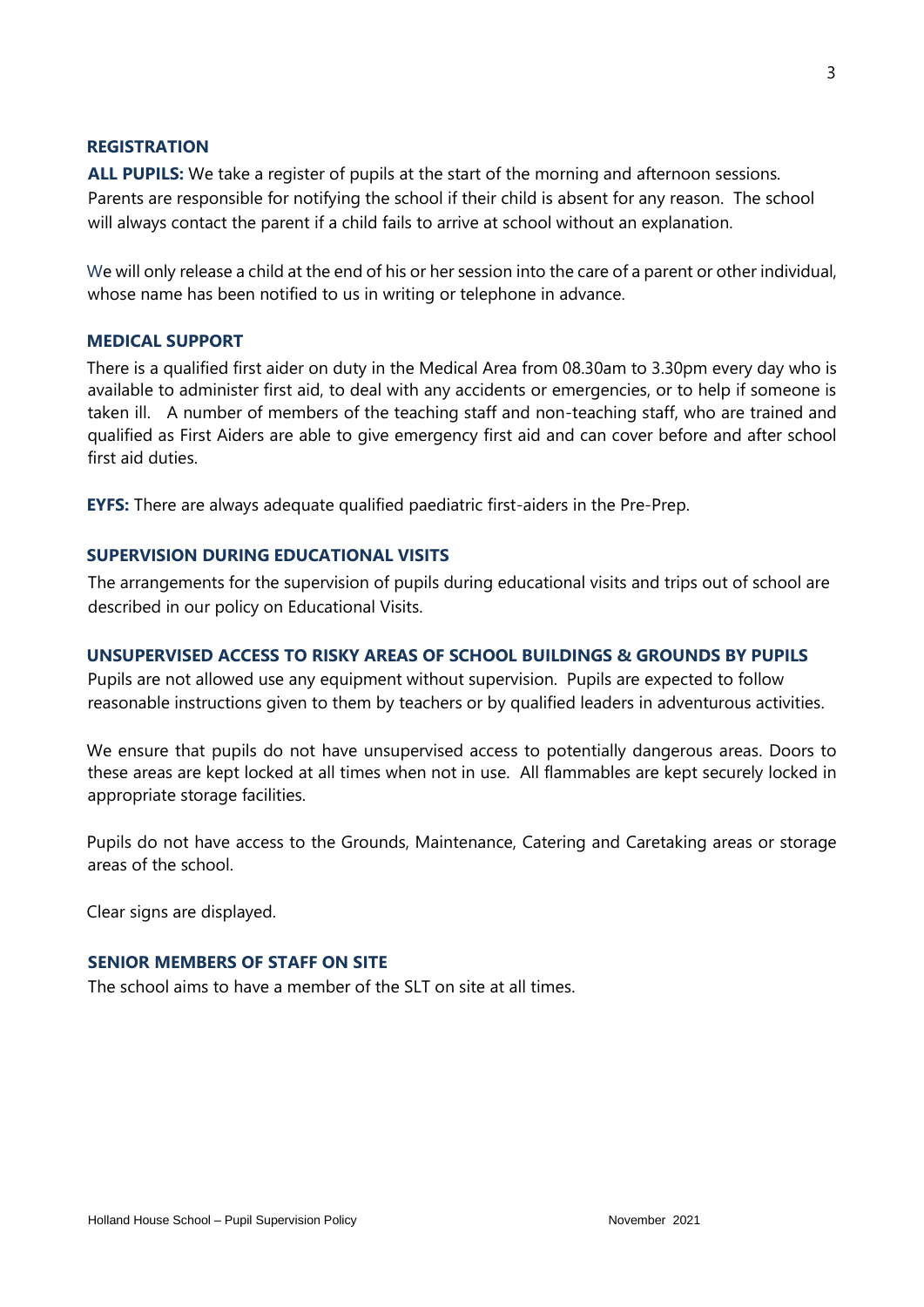## **Supervision regarding Playground Activity**

The School recognises that the protection of children is the paramount concern of playground supervisors.

The factors considered within the assessment include the following:-

- The number of pupils
- Shape and size of the playground and the "grass" area
- the age groups of the pupils
- The activities in which pupils are engaged

The supervision of children in the playground is primarily designed to protect children and keep them safe. Staff are expected to supervise the children appropriately whilst on duty. The School acknowledges that it owes to each of its pupils whilst under its control and supervision a duty to take reasonable care for the safety of the pupil. It is not, of course, a duty of insurance against harm but a duty to take reasonable care to avoid harm being sustained.

#### **08:15 – 08:30 Morning Arrival**

One member of staff on the gate with Walkie Talkie

One member of staff in the playground with Walkie Talkie

First Aid and the Office also have walkie talkies during this time to lend extra support if required.

Reception children go to straight to the Reception playground where they are supervised separately by an additional member of staff.

Children in Y1 – Y6 wait in playground. This is a calm time – no running around. Children wait until the bell at 08.30 when they line up in classes and wait to be sent to their respective classrooms by a member of duty staff.

#### **10:15 – 10:45 Morning Break (all classes)**

One member of staff on duty in each playground zone: Reception, Y1-2, Y3-6.

From November 2021 an additional member of staff will be present in the main playground to deal with behavioural incidents that may arise.

All members of staff have walkie-talkies to use in case additional outside support is required.

#### **12:15 – 12.50 1 st Lunch sitting / Lunch Break**

Two members of staff on duty in the hall with YR/ Y1/ Y2/ Y3 Two members of staff on duty outside with Y4 / Y5/ Y6

#### **12.50 – 13.30 2 nd Sitting / Lunch Break**

One member of staff on duty in the Hall with Y4 / Y5 /Y6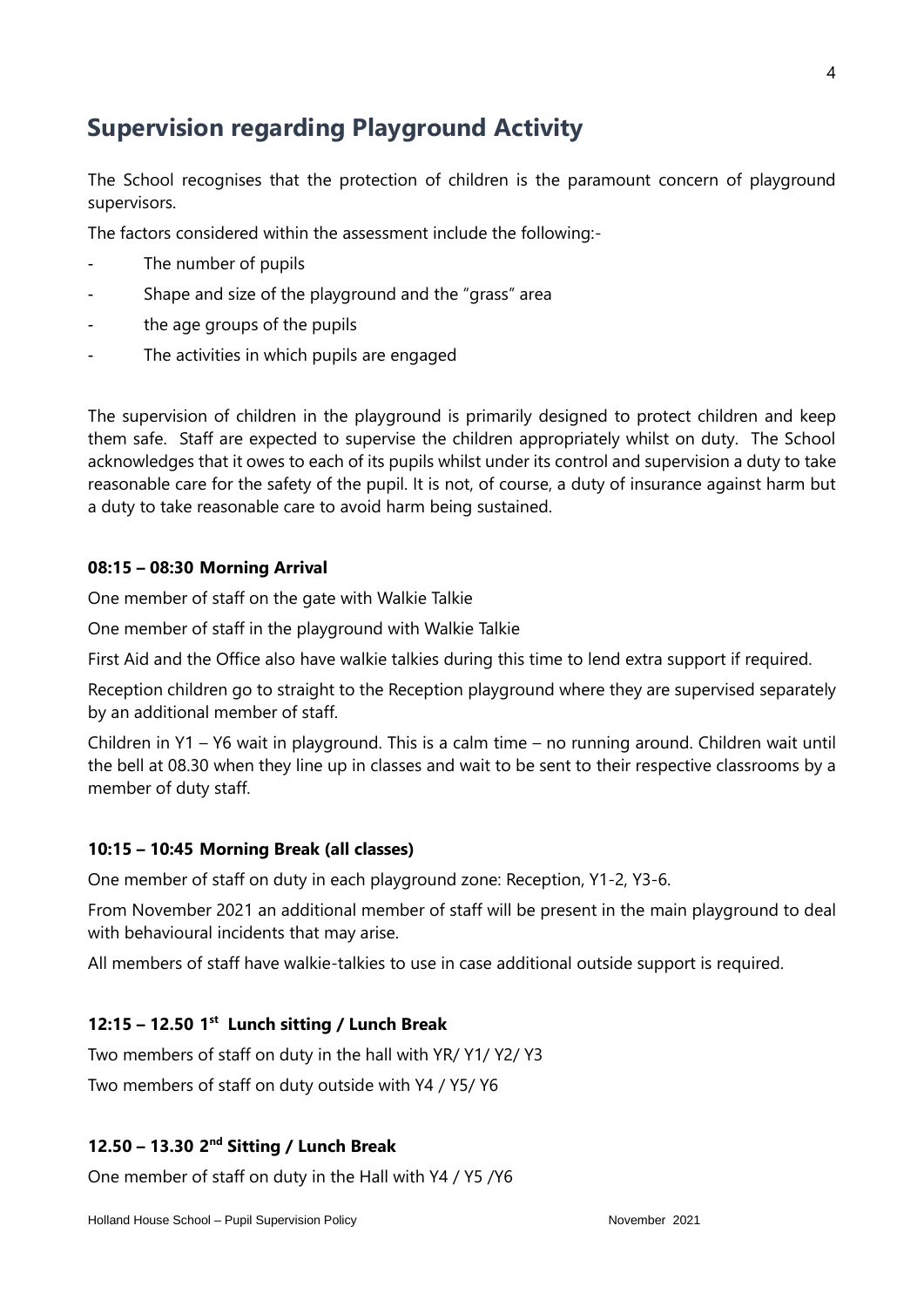One member of staff on duty in Reception playground

One member of staff on duty outside with Y1/Y2/ Y3 and an additional member of staff is on duty to deal with behavioural matters that may arise

Older children who have finished lunch early are allowed outside again from 13.15 but only to their designated zone.

- All members of staff on outside duty are expected to move around so as to constantly be able to see the children and to carry a walkie-talkie at all times.
- Staff can request extra help in the playground should the need arise
- Staff are expected to monitor the behaviour of the children, check that games do not get out of hand and ensure that toys are not "weaponized". They can facilitate play and help sort out issues whilst still observing the other children.
- Staff should not take part in games with the children
- Staff should inform Mrs Muchmore that a child is coming into First Aid.

Children are all expected to be in the playground during break, lunch and  $2<sup>nd</sup>$  play times. They are not permitted to stay in classrooms due to lack of supervision in these areas at these times. Children are discouraged from returning to the classroom during breaks though sometimes this is unavoidable. (eg collecting forgotten water-bottles, coats etc)

All children know that they cannot leave the playground without permission from a member of staff on duty and they should inform that same member of staff when they return. Duty staff have eyes on the doors to/from the playground to monitor passage and challenge where necessary. Duty staff can Walkie-Talkie through to the office/ First Aid to query the location of a child deemed absent longer than necessary.

#### **15:30 – 15:45 Home time dismissal**

One member of staff on the gate.

Parents form a line outside the gate and are "funnelled" into the playground pick-up queue.

A member of staff takes responsibility for dismissal to parents whilst all other staff members keep children waiting quietly in queues. Pupils signed up for clubs line up at the back of the playground in full view of staff and await collection by staff.

It is the responsibility of parents to inform the School of any pick-up changes. The School Office provides a list with names of any change in persons picking up pupils to the staff on duty. Staff have been instructed not to allow children to go home with any adult whose name is not on this list. In the event of a discrepancy between the collecting adult and our list, staff will call the parents of the child in question to gain clarity/permission to send home the child.

*Holland House School is firmly committed to safeguarding and promoting the welfare of children and expects all staff & parents to share this commitment.*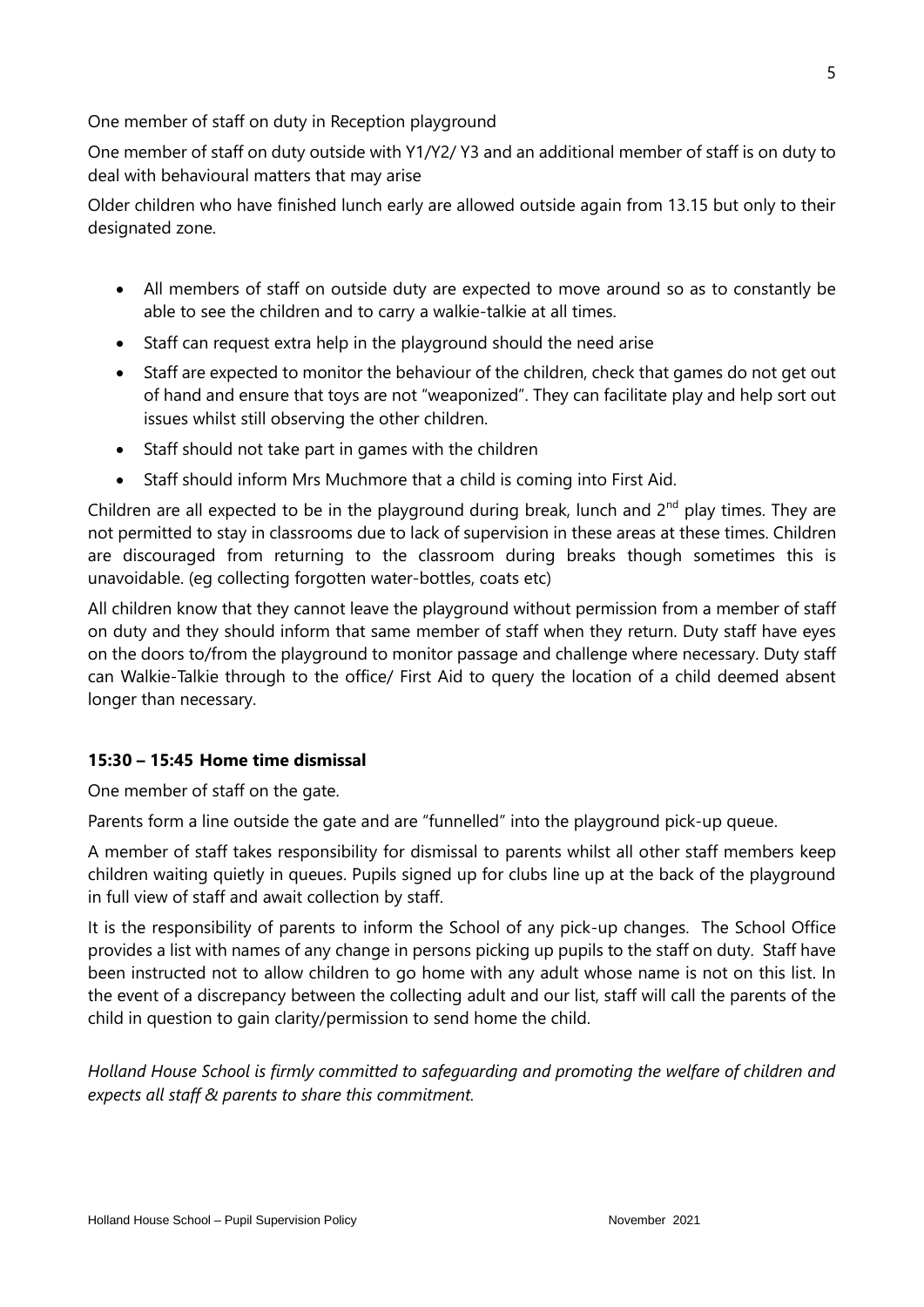## **14e Supervision During Before and After School Clubs**

Holland House School aims to provide a rich variety of after-school clubs to stimulate both academic and non-academic interest and to support working parents who cannot make the 15.30 collection or need to drop their child off early in the morning before school starts. As such, a variety of afterschool clubs are on offer everyday afterschool. Club provision can change on a termly basis, given staff availability but the school endeavours to offer:

- Breakfast Club (07.30-8.15) everyday
- Prep club (15.30-16.15 everyday apart from Mondays)
- Wraparound Care (16.30 -17.15) every day
- A variety of other clubs

Parents are invited to sign their children up for before/afterschool clubs via the Parent Portal which is accessible through our website. Details, staffing and cost of each club is cited on the registration page. Ad hoc/ drop-in sessions for Breakfast club/Prep club and Wraparound care are possible. Rates are available from the school office.

The school aims to have a member of the Senior Leadership Team on site at all times when pupils are present in addition to the Site Manager who holds the role of Health and Safety Lead within the school. He is also has full training in Paediatric First Aid.

#### **Breakfast Club**

- Breakfast Club runs in the School Hall from 07:30 08.15: children can be dropped at any time and don't necessarily arrive at 07.30 on the dot.
- Parents book slots via the Parent Portal (accessible from our website) but can drop-in too if necessary though we ask that they try to give us 24hrs notice where possible.
- This club is supervised by one or two members of HHS staff depending on numbers. In addition, other members on site at time include the Site Manager, the kitchen staff and the school secretary.
- Staff running the Breakfast club are all Paediatric First Aid trained, and have a level 2 food hygiene certificate .
- The school can provide Breakfast club children with a simple breakfast (toast + jam, cereals, drink) if desired.
- Simple games and activities are provided for the children including Wet-break games, colouring etc. Depending on the age and likes of the children, other activities will be found such as blocks and Lego if children wish to play with these.
- Breakfast Club children join peers in playground at 08.15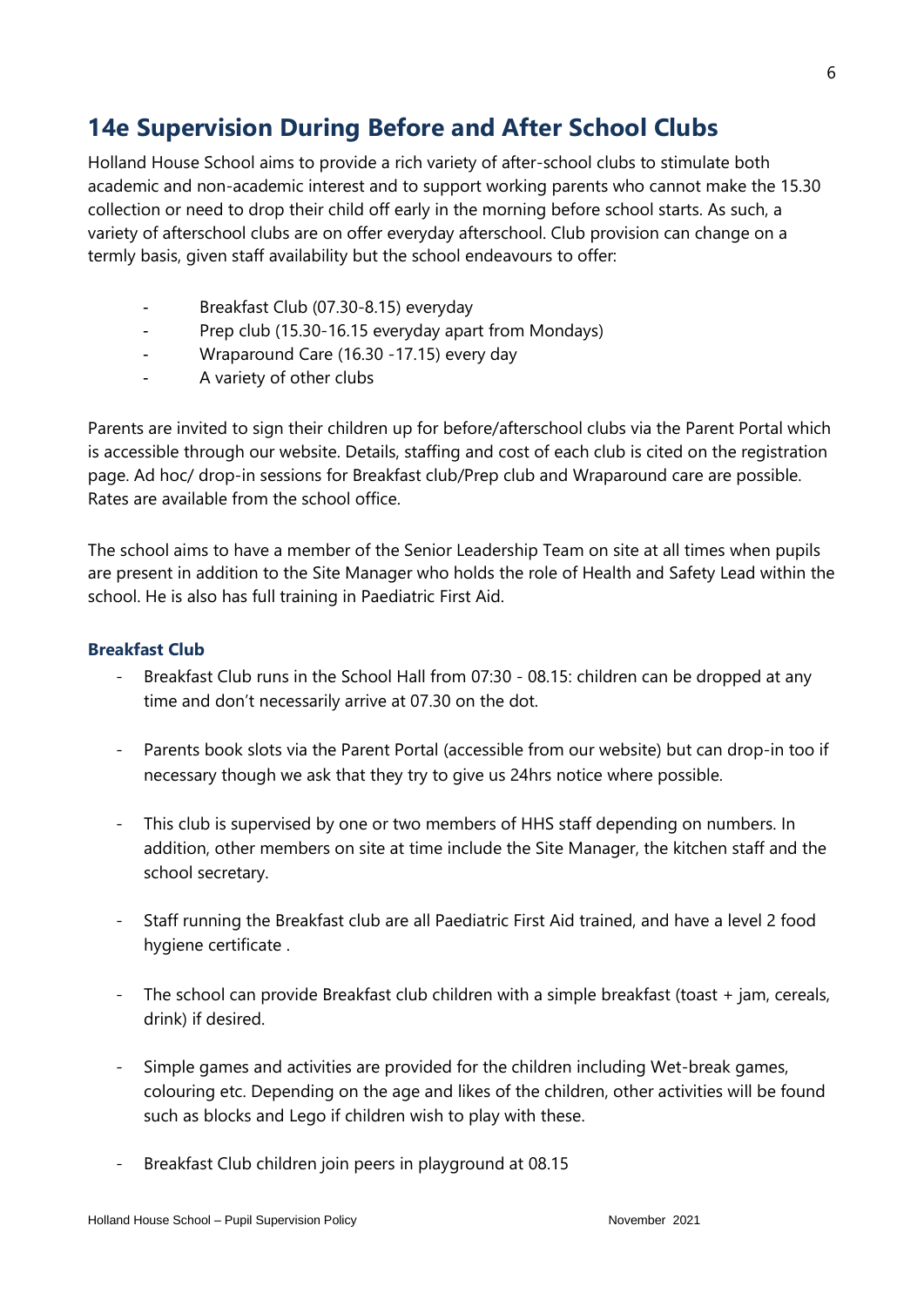#### **After School Clubs**

All staff running clubs are First Aid trained, including in Anaphylaxis Awareness. A walkie-talkie is given to every club leader, along with an attendance list and home-time collection information. The site manager also has a walkie-talkie with him until all members of staff and children have left the building

A member of SLT is onsite everyday until all pupils leave the building

Several other members of staff are onsite in the event of extra help being needed Pupils are accompanied to the toilets during club-times as an extra security and supervision measure since the cleaning staff are on site and floors may be wet (suitable signage is always in place) The school currently runs 2 After School Club sessions:

#### - **Early Clubs (15.45 – 16.30)**

- $\circ$  These clubs include a range of activities which are largely limited to 12 children and mostly run by members of HHS staff. Clubs tend to be grouped into Pre-prep/ Prep classes or limited to specific groups (eg: Y3 Reading For Meaning, Y3-4 Critical Thinking, Y1-2 Digital Art, Prep School Bollywood Dancing)
- o This provision includes Prep Club which can be attended by up to any 23 children (our maximum class size) and is run by a Form Teacher/Head who can help with homework.
- o All children attending Early Clubs are given an afterschool snack (depending on day, school baked savoury or sweet treat, waffles, biscuits, breadsticks etc with the choice of additional fruit if desired) Children all have their water-bottles with them for drinks.

#### - **Late Clubs (16.30 – 17.15)**

- o These clubs include a range of activities which are largely limited to 12 children and mostly run by members of HHS staff.
- $\circ$  This provision also includes Wrap Around Care which is more of a child-minding club. Children can play board games, do colouring in, request their favourite toys (eg blocks, lego, magnets), read independently, with other children or with the club leader, finish homework if required etc
- o No food is provided in this club.

Parents sign up for a clubs which are paid for in advance and there is a no-refund policy in place should parents/pupils change their mind, be unable to make clubs once the term has started or if persistent poor pupil behaviour leads them to being excluded from the club. The only instance whereby a refund will be offered, is if a member of staff is systematically unable to make the session and another suitable member of staff cannot be found. Should this arise, parents will be offered to transfer their child to another club running at the same time with availability or a refund for sessions not yet taken.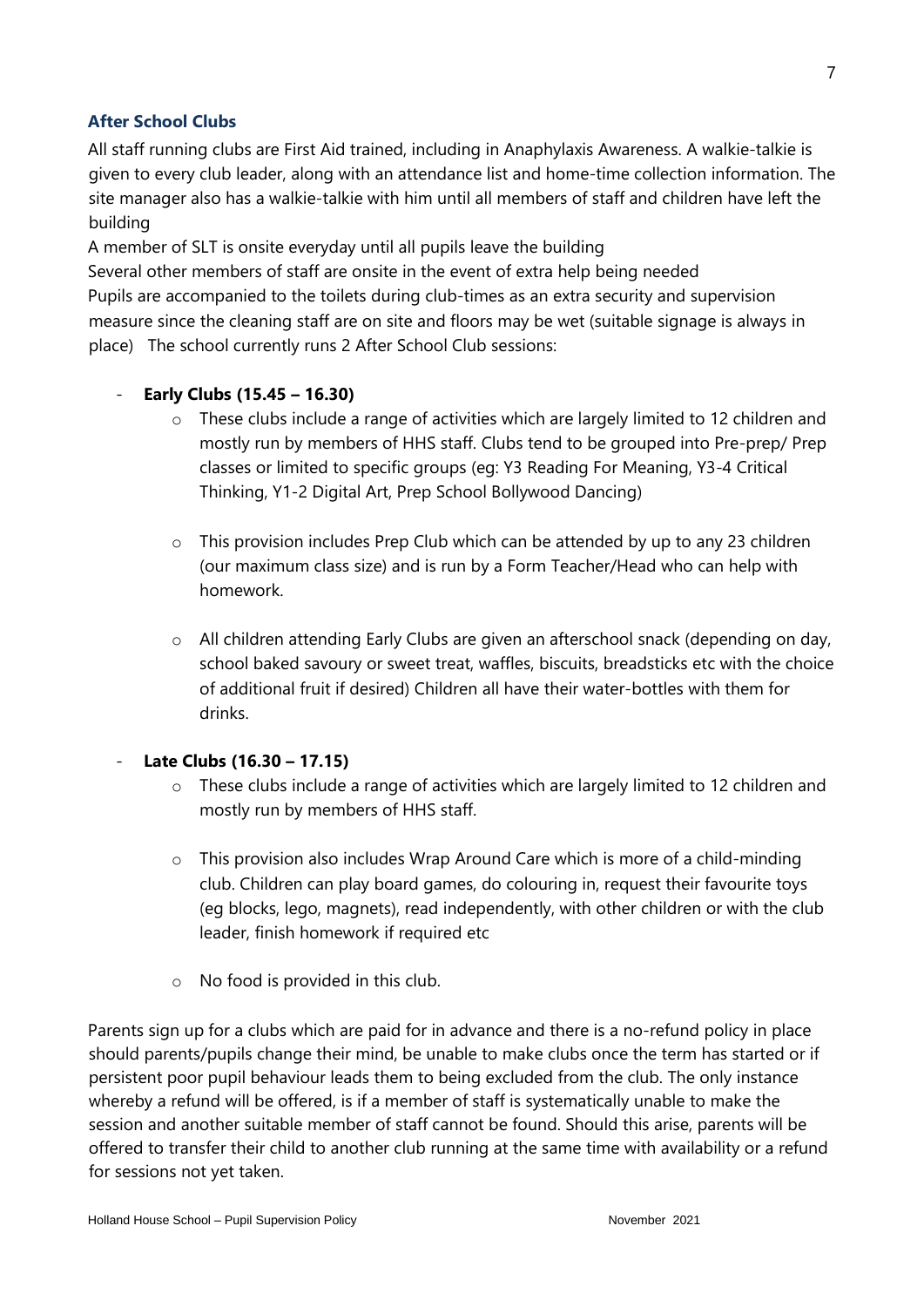## HOLLAND HOUSE



# 14b MISSING CHILD and ARRANGEMENTS WHEN A CHILD IS NOT COLLECTED POLICY & PROCEDURES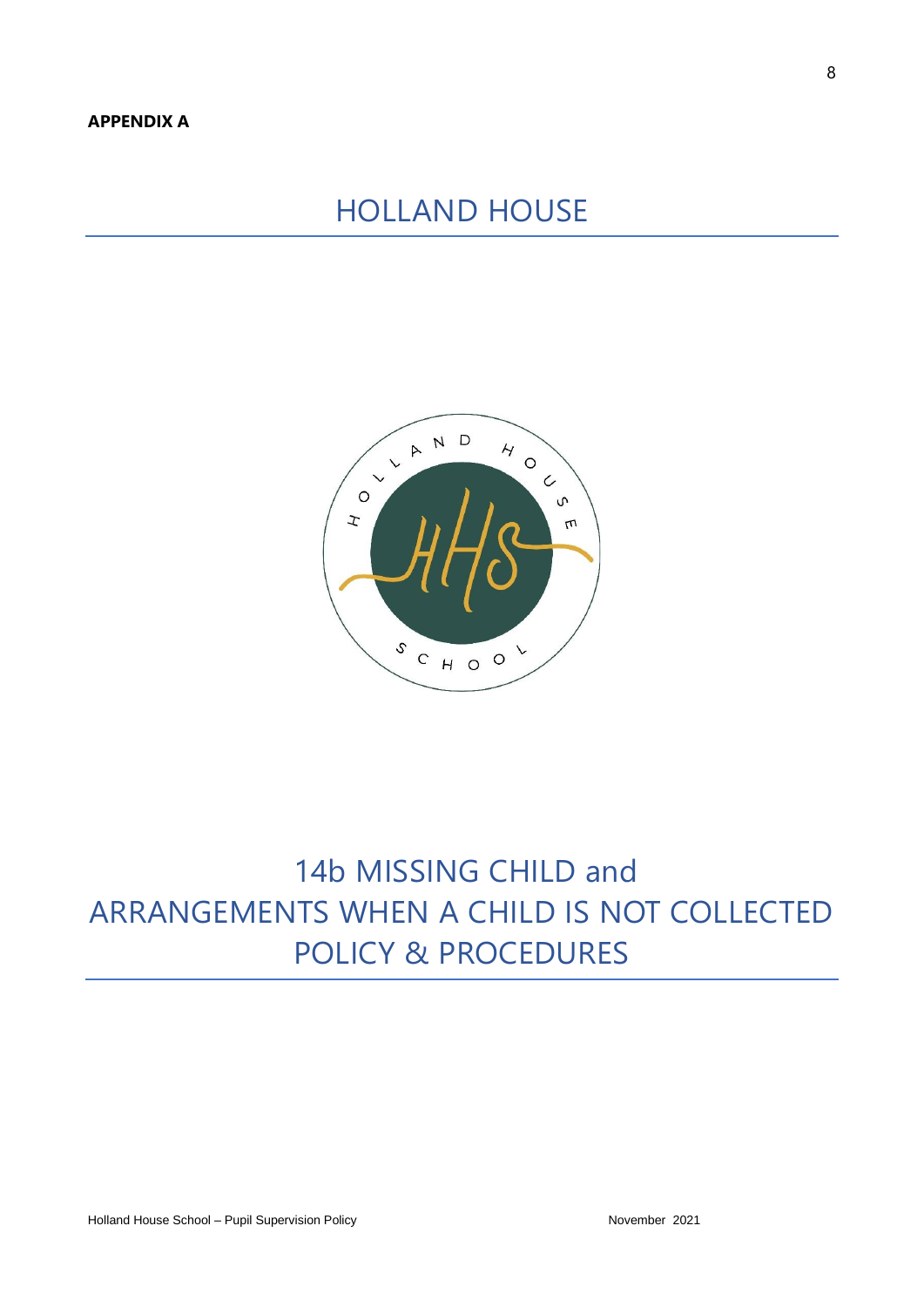# **CONTENTS OF POLICY**

The policy consists of two parts, the first covering a missing child and the second covering the procedure to be followed by the school in the event of a parent failing to collect a child at the appointed time.

# **PART ONE: MISSING CHILD POLICY**

## **INTRODUCTION**

The welfare of all of our children at Holland House is our paramount responsibility. Every adult who works at the school has been trained to appreciate that he or she has a key responsibility for helping to keep all of the children safe at all times. Our staffing ratios ensure good supervision of children. However, we also acknowledge that staff cannot have sight of pupils 100% of the time and expect that children understand that they should behave sensibly and well regardless of supervision. For example, we do not accompany children to the toilet, and if a member of staff has to step outside of the classroom to talk to a pupil for a few minutes, we expect order to be maintained inside the room regardless.

## **INFORMATION FOR PARENTS**

Parents are informed about:

- The arrangements for handing over children to the care of their parents or named adult, at the end of the day
- The qualifications of our staff and the arrangements for supervising the children whilst they are in school
- The arrangements for registering the children in both morning and afternoon
- The physical security measures which prevent unsupervised access to or exit from the building and grounds

The supervisory arrangements for outings are set out in the policy document on Educational Visits. We review these policies regularly in order to satisfy ourselves that they are robust and effective. All new staff receive a thorough induction into the importance of effective supervision of young children.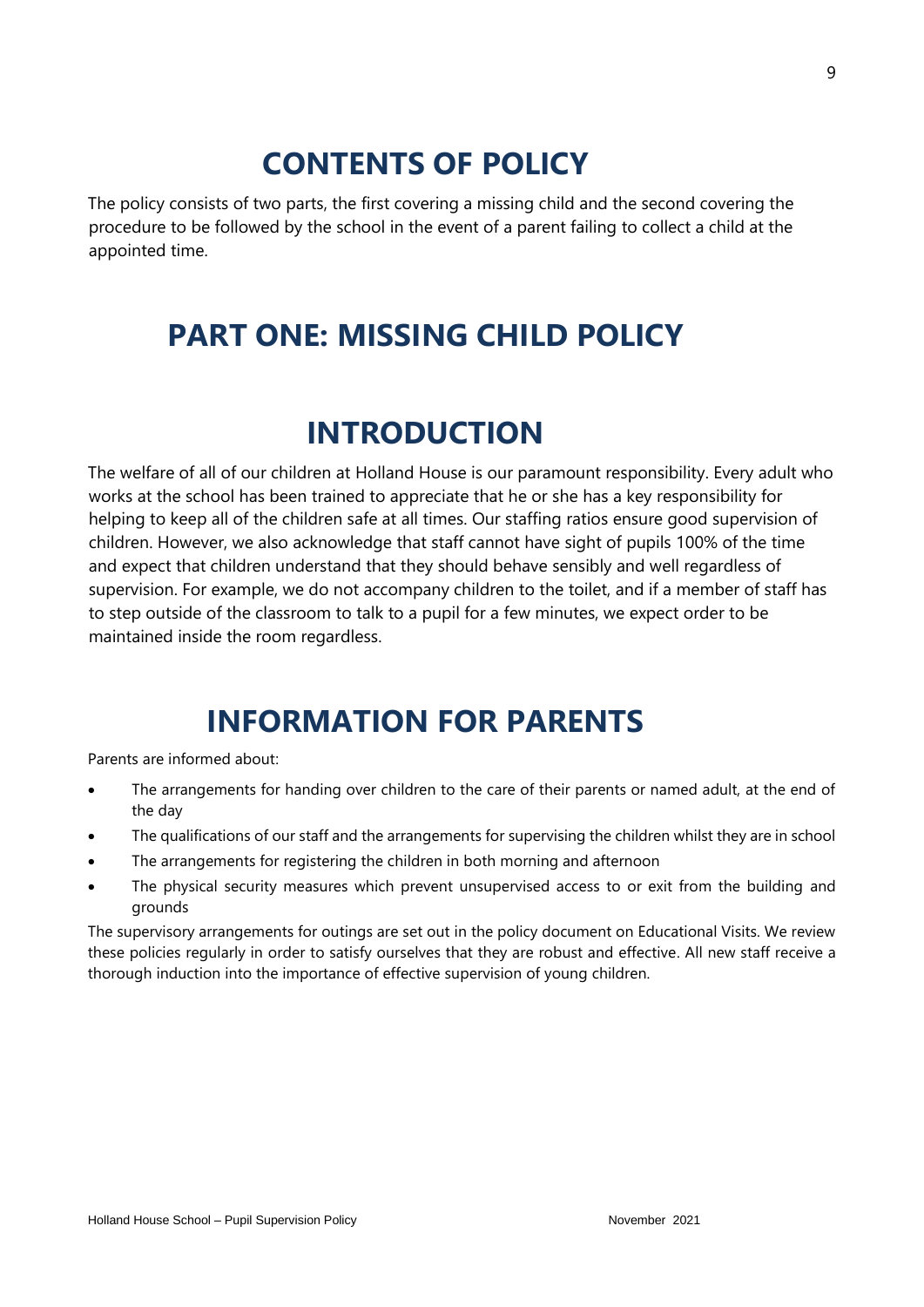# **ACTIONS TO BE FOLLOWED BY STAFF IF A CHILD GOES MISSING FROM THE SCHOOL**

Our procedures are designed to ensure that a missing child is found and returned to effective supervision as soon as possible. If a child was found to be missing, we would carry out the following actions:

- Take a register in order to ensure that all the other children were present
- Inform the Headmistress (or a member of the SLT in her absence) and Site Manager
- Ask all the adults and children calmly if they can tell us when they last remember seeing the child
- Occupy all of the other children in their classroom(s)
- At the same time, inform and arrange for one or more adults to search everywhere in the classroom, both inside and out, carefully checking all spaces, cupboards, washrooms where a child might hide
- Check the doors and gates for signs of entry/exit

If the child is still missing, the following steps would be taken:

- Inform the Headmistress, DSL and Site Manager
- The Headmistress would arrange for all available Staff to complete an '**Active Search**' (everyone actively searching all areas) of the rest of the school premises and grounds
- It is estimated that, given the size of our site and the limited areas in which a child could hide, this process from the point of noticing a child is missing to finishing the Active Search, would not take more than 15mins.

#### **On the result of the 'Active Search' being negative:**

- The child's parents would be informed by a Senior member of staff with an explanation of what had happened, and what steps have been set in motion. Ask them to come to the school at once.
	- o Note: For children in the EYFS, notification should be no more than 15 minutes from the moment you realise the child is missing and no more than 20-30 minutes for older children.
- The Headmistress/DSL/Deputy Head would notify the Police
- If the child's home is within walking distance, a member of staff would set out to attempt to catch up with him/her
- The DSL would inform the Local Safeguarding Partnership
- The school would cooperate fully with any Police investigation and any safeguarding investigation by Social Care
- Inform the Chairman of Governors
- Ofsted would be informed if the child is Early Years
- The Insurers would be informed
- If the child is injured a report would be made under RIDDOR to the HSE. A full record of all activities taken up to the stage at which the child was found would be made for the incident report. If appropriate, procedures would be adjusted.

A full record of all activities taken up to the stage at which the child was found would be made for the **incident report.** If appropriate, procedures would be adjusted.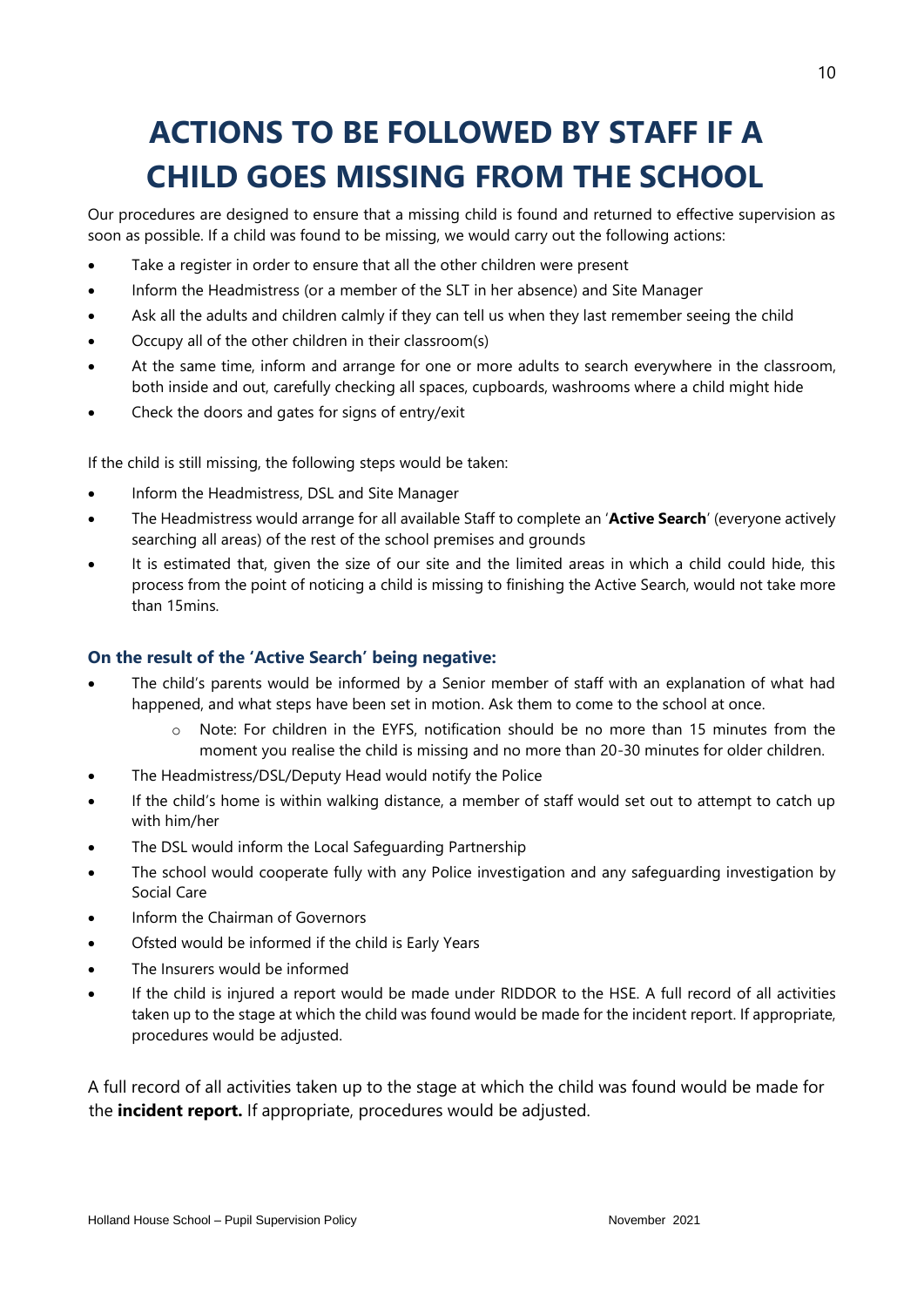#### ACTIONS TO BE FOLLOWED BY STAFF IF A CHILD GOES MISSING ON AN OUTING

- An immediate head count would be carried out in order to ensure that all the other children were present
- An adult would search the immediate vicinity
- The remaining children would be taken back to school if deemed appropriate
- Inform the Headmistress by mobile phone
- Contact the venue Manager and arrange a search
- Head, DSL and Chair of Governors to be informed

Child's parents to be telephoned (within 15mins of first noticing the child is missing); explain what has happened, and what steps have been set in motion. Ask them to come to the venue/ Holland House School at once

- Contact the Police
- The DSL would inform the Local Safeguarding Partnership First Response
- The school would cooperate fully with any Police investigation and any safeguarding investigation by Social Care
- Ofsted would be informed if the child is Early Years
- The Insurers would be informed
- If the child is injured a report would be made under RIDDOR to the HSE
- A full record of all activities taken up to the stage at which the child was found would be made for the incident report. If appropriate, procedures would be adjusted.

# **ACTIONS TO BE FOLLOWED BY STAFF ONCE THE CHILD IS FOUND**

- Talk to, take care of and, if necessary, comfort the child
- Speak to the other children to ensure they understand why they should not leave the premises/separate from a group on an outing
- The Headmistress/DSL/Deputy Head will speak to the parents to discuss events and give an account of the incident
- The Headmistress will promise a full investigation (if appropriate involving Social Services/ Local Children Safeguarding Board)
- Media queries should be referred to the Headmistress of Holland House School
- The Chair of Governors and Headmistress will agree a media statement
- The investigation should involve all concerned providing written statements
- The report should be detailed covering: time, place, numbers of staff and children, when the child was last seen, what appeared to have happened, the purpose of the outing, the length of time that the child was missing and how s/he appeared to have gone missing, lessons for the future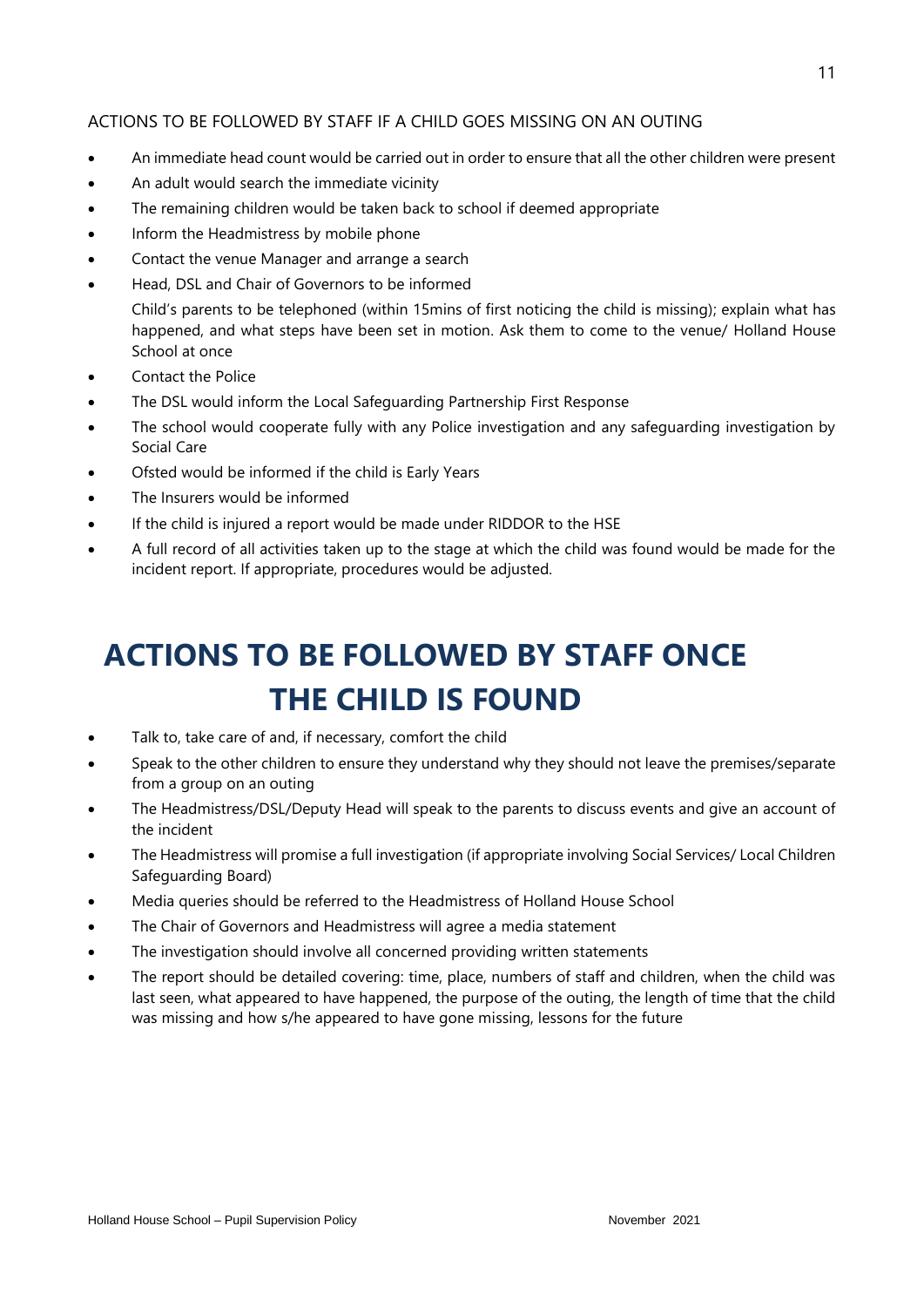## **PART TWO**

### **PROCEDURES TO BE FOLLOWED BY STAFF WHEN A CHILD IS NOT COLLECTED ON TIME**

### **THE UNCOLLECTED CHILD POLICY**

# **STATEMENT OF INTENT**

In the event that a child is not collected by an authorised adult at the end of a school session/day, Holland House School puts into practice agreed procedures. These ensure the child is cared for safely by an experienced teacher or Welfare Staff who is known to the child.

## **AIM**

In the event that a child is not collected by an authorised adult, we will ensure that the child receives a high standard of care in order to cause as little distress as possible. We inform parents/carers of our procedures so that, if they are unavoidably delayed, they will be reassured that their children will be properly cared for.

# **PROCEDURES**

- 1. Parents of children starting at Holland House School are asked to provide specific information which is recorded on our Registration Form, including:
- home address and telephone number
- place of work telephone number (if applicable);
- mobile telephone number (if applicable);
- email address
- details of restricting court orders
- 2. At the beginning of the year a Permission Collection form is completed by every family; giving names of the adults with permission to collect their child. This form is updated every year.
- 3. On occasions when parents are aware that they will not be at home or in their usual place of work, they inform the school by word of mouth or in writing how they, or the adult in 'loco parentis' can be contacted.
- 4. On occasions when parents or the persons normally authorised to collect the child are not able to collect the child, they inform the school of the name of the person who will be collecting their child. We agree with parents how the identification of the person who is to collect their child will be verified.